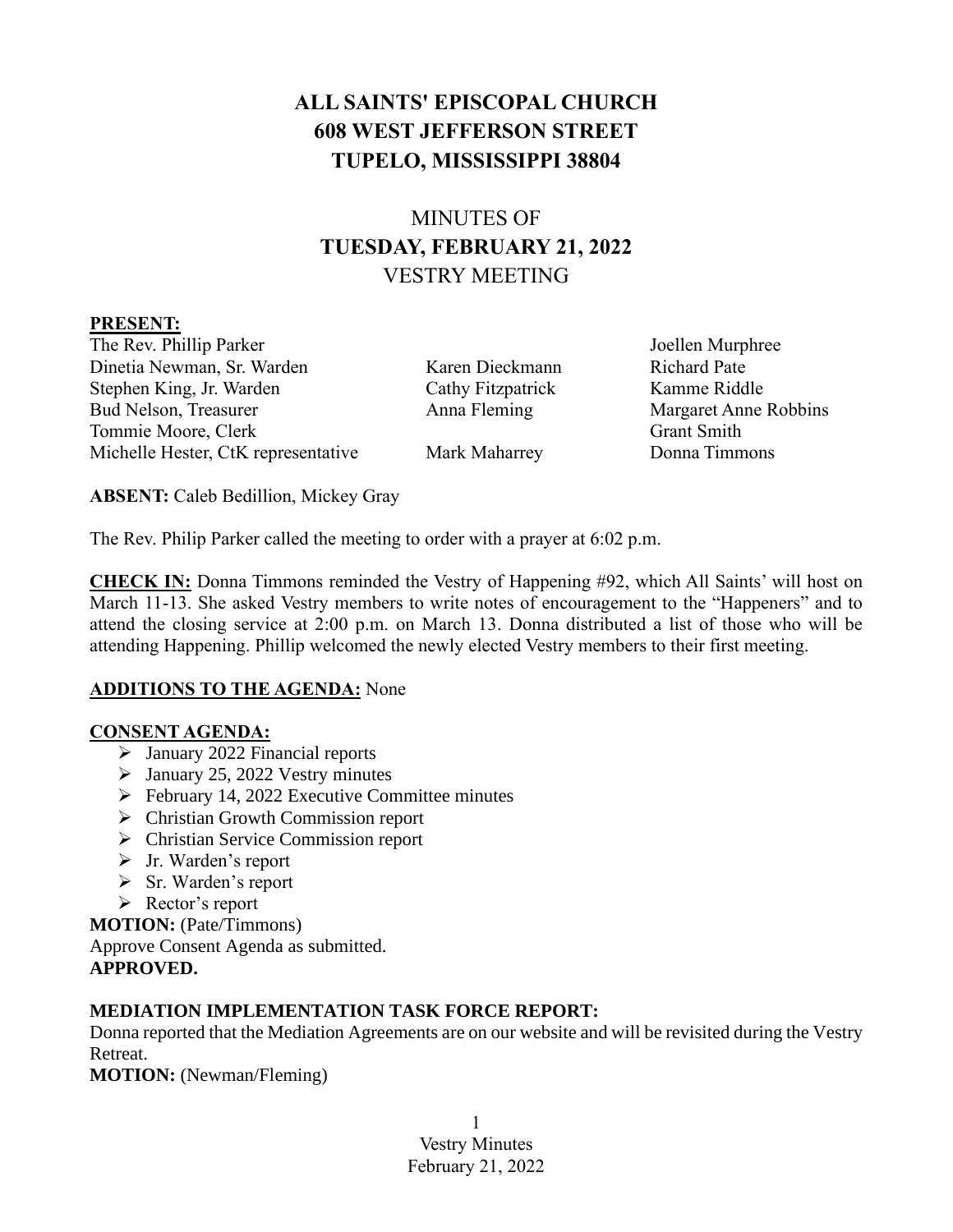#### Approve Mediation Implementation Task Force report as given. **APPROVED.**

#### **STEWARDSHIP COMMITTEE REPORT:** No report

#### **BUSINESS:**

#### **Treasurer's report**

Bud began his report by giving an overview of our financial status as of January 31, 2022. The written financial reports have been made a part of these minutes. Bud noted we are in good shape with both our cash position and our liability position. He then reviewed the written report that was submitted. He reported the balance of the gift from the estate of Tom Evans was placed in the Vestry Reserve Fund, line 8043. Bud mentioned the new Vestry members will be paired with experienced Vestry members for the Vestry Person of the Day responsibilities. Phillip advised he is working on possibilities for the appointment of an Assistant Treasurer and hopes to have information for the Vestry at their March meeting. **MOTION:** (Maharrey/Riddle)

Approve Treasurer's report as given.

### **APPROVED.**

#### **Revisit discussion of Habitat for Humanity "Faith Build"**

Dinetia opened the discussion by advising late in 2021, All Saints' had been invited to participate in Habitat for Humanity's "FaithBuild" which began the weekend of November 20, 2021 at 1114 Evelyn Drive, Tupelo. "Faith Build" is a collaborative effort of churches in our area to support a build, by each church sponsoring 1/8 of the cost of the home, which is \$10,000 and to identify church members to volunteer on site (4-5 volunteers are needed one day per week during the course of the build). Dinetia advised at the time, an anonymous donor donated \$5,000 toward the effort and asked the Vestry to commit the additional \$5,000 needed. Habitat for Humanity Director, Mary Ann Placencia indicated if we could not participate in the "Faith Build," at that time, Habitat for Humanity would be doing another "Faith Build" in the Fall of 2022. At the time, concerns were raised by the former Vestry that there was not enough time to properly promote and recruit volunteers for the current "Faith Build" and deferred the matter to the newly seated Vestry to determine the feasibility of participating in a future build. A discussion followed. The Vestry agreed that a parishioner would need to organize the effort of participating in the Fall, 2022 "FaithBuild", which would include raising the balance of the funds needed (\$5,000) and recruiting volunteers for the weekend work.

#### **MOTION:** (King/Timmons)

Approve participating in the Fall, 2022 Habitat for Humanity "FaithBuild" dependent upon securing someone to organize the effort and raising the balance of the funds in the amount of \$5,000, outside of the operating budget.

#### **APPROVED.**

#### **Elect three Endowment Trustees**

Dinetia advised that in compliance with the Endowment Fund Operating Principles, Trustees are allowed to serve for three years and cannot serve simultaneously as a Trustee and a Vestry member. Trustees are to be elected by the Vestry at their first meeting following the parish's Annual Meeting. Fred Page has served as a Trustee for three years and his term expires in February 2022. Richard Pate is currently serving as a Trustee but was elected to the Vestry at the Annual Parish Meeting in February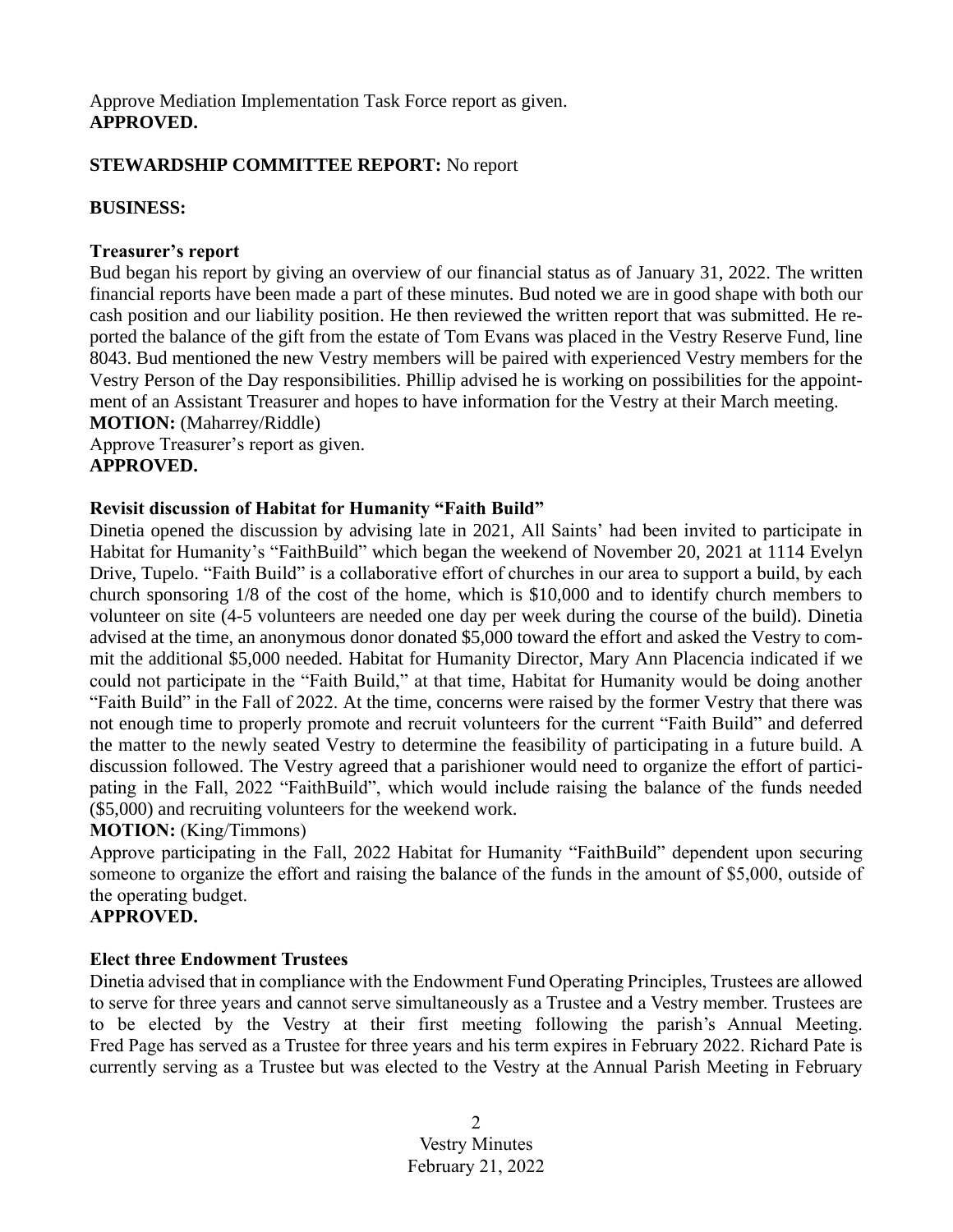2022. His term expires in February 2023. David Alford serves as a Trustee, and his term expires in February 2024. David also serves as the manager of our brokerage account at Renasant Bank and has indicated he should resign as a Trustee to avoid a conflict of interest.

Dinetia submitted Kay Trapp for consideration as an Endowment Trustee, to fill Richard Pate's slot, expiring in February 2023. She hopes to have submissions for the two other open slots by the March Vestry meeting.

#### **MOTION:** (Newman/Murphree)

Elect Kay Trapp as an Endowment Trustee to fill the unexpired term of Richard Pate, expiring in February 2023.

### **APPROVED.**

#### **Discussion of 2021 Parochial report**

Phillip presented the 2021 Parochial report and gave an overview of the different areas covered by the report. After a brief discussion, the following motion was made:

**MOTION:** (Newman/King)

Approve 2021 Parochial report as submitted.

## **APPROVED.**

### **Elect delegates and alternates to the 196th Annual Council of the Diocese of Mississippi (Natchez, January 27-29, 2023)**

Phillip asked for volunteers to serve as delegates and alternates to the 196<sup>th</sup> Annual Council of the Diocese of Mississippi, to be held in Natchez in January 2023. After a brief discussion, the following motion was made:

#### **MOTION:** (Timmons/Pate)

Appoint the following parishioners as delegates and alternates to the 196<sup>th</sup> Annual Council of the Diocese of Mississippi:

Delegates: Dinetia Newman, Karen Dieckmann, Mark Maharrey

Alternates: Stephen King, Harry Dieckmann, Amanda Parker

#### **APPROVED.**

## **Consider gifts from the estate of Margaret Barshaw**

Philip advised it was the wish of Margaret Barshaw for All Saints' to have several religious framed prints she owned. The prints were delivered to All Saints' as a gift.

**MOTION:** (Newman/Maharrey)

Giving thanks for the life and generosity of Margaret Brashaw, the Vestry gratefully accepted five framed religious prints.

## **APPROVED.**

## **Consider dates for the annual Vestry Retreat**

Phillip offered April 1 and 2 as a possibility for the Vestry Retreat. After a brief discussion, the Vestry Retreat was scheduled for Friday/Saturday, April 1 and 2.

## **CHECK-OUT:**

 $\checkmark$  Karen Dieckmann encouraged all Vestry members to wear their name tags when they attend church services and events.